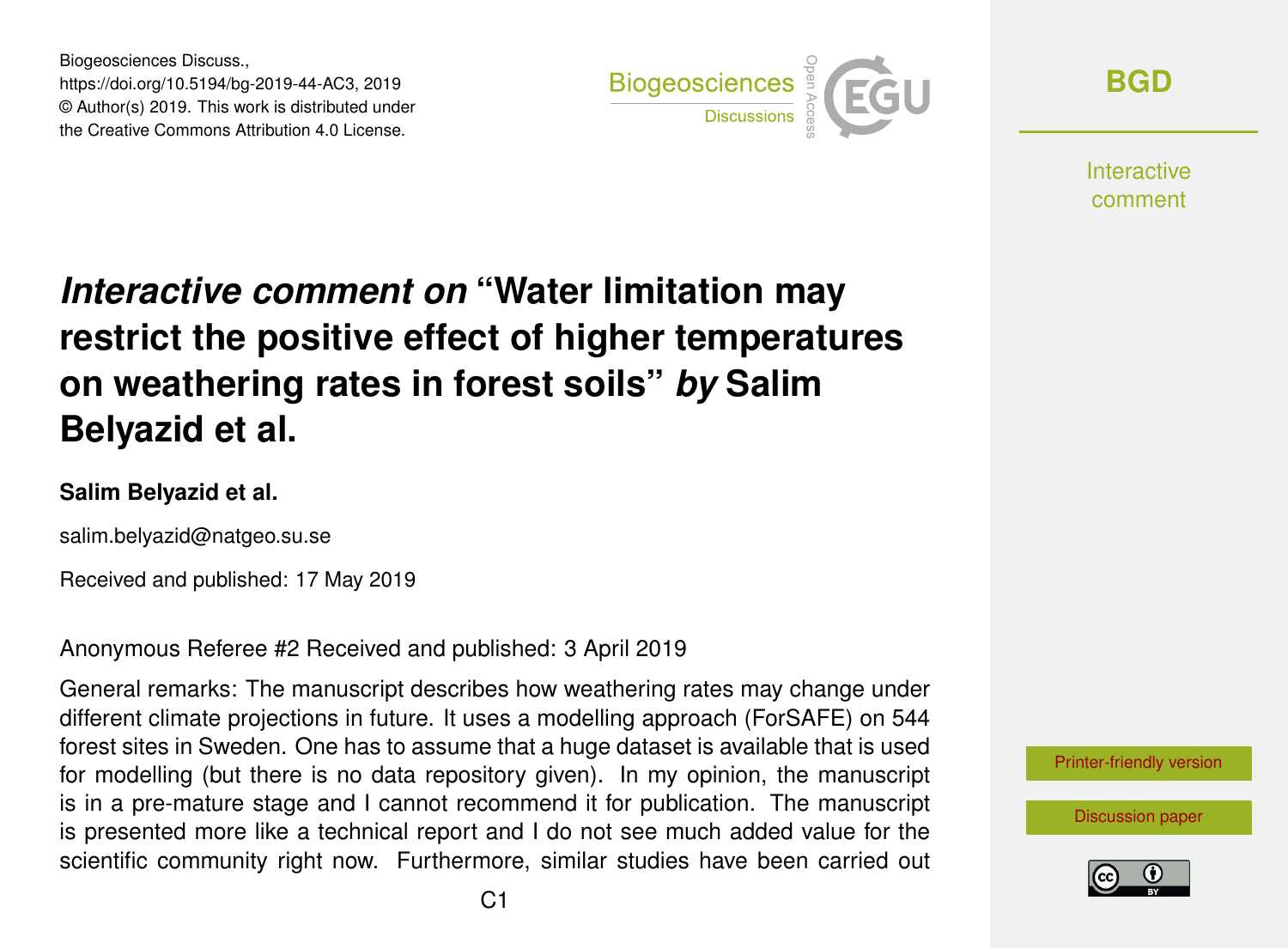using another model that finally gave quite similar results. So, the question arises: why doing this exercise again? The used model in this study seems to be "a fully dynamic ecosystem model" – but it provides the same results.

Response to the reviewer's general comments: This is a valuable comment as it questions the very purpose of the paper. Assuming that the reviewer refers to the earlier study by Akselsson et al (2016) which uses PROFILE to calculate weathering rates, our aim was to either confirm or question the conclusions of that study by explicitly taking into account seasonality and ecosystem feedbacks (particularly between soil and biota). In this respect, we hoped to move forward with the estimates as PROFILE is heavily dependent on user defined assumptions for uptake, litterfall and mineralisation, and soil moisture content and hydrological transport. Also, being a steady state model, it does not consider temporal dynamics. ForSAFE addresses these issues by internally calculating growth, uptake, litterfall, mineralisation and how these are controlled by soil chemistry and hydrology. It also explicitly simulate hydrology and heat transfer, allowing us to simulate the diffusion of air temperature into the soil, and responding to seasonal variations in precipitation, vapor pressure difference and evapotranspiration. That the results of this study agree with those in the work by Akselsson et al. is welcome, but the extent of the climate impact was shown here to be lower than expected earlier. Present weathering rates estimated by ForSAFE agree very well with those from PROFILE. Yet the estimated impact of future climate calculated by the two models is different for the different climate scenarios (+23% vs. +33% and +26% vs 20% from ForSAFE and PROFILE, using CCSM and ECHAM respectively). The two models simulated different periods, but when looking at the increase of weathering per degree increase in air temperature, ForSAFE give a significantly lower estimate. What we want to point out is that considering ecosystem dynamics, together with seasonality, can significantly impact our estimates of the effects of climate change on mineral weathering. The reviewer's critical response is very valuable for making us aware that this message maybe did not come through. We would like to reorganise the paper in two ways to bring the paper up to the requested level: 1- a more comprehensive

### **[BGD](https://www.biogeosciences-discuss.net/)**

Interactive comment

[Printer-friendly version](https://www.biogeosciences-discuss.net/bg-2019-44/bg-2019-44-AC3-print.pdf)

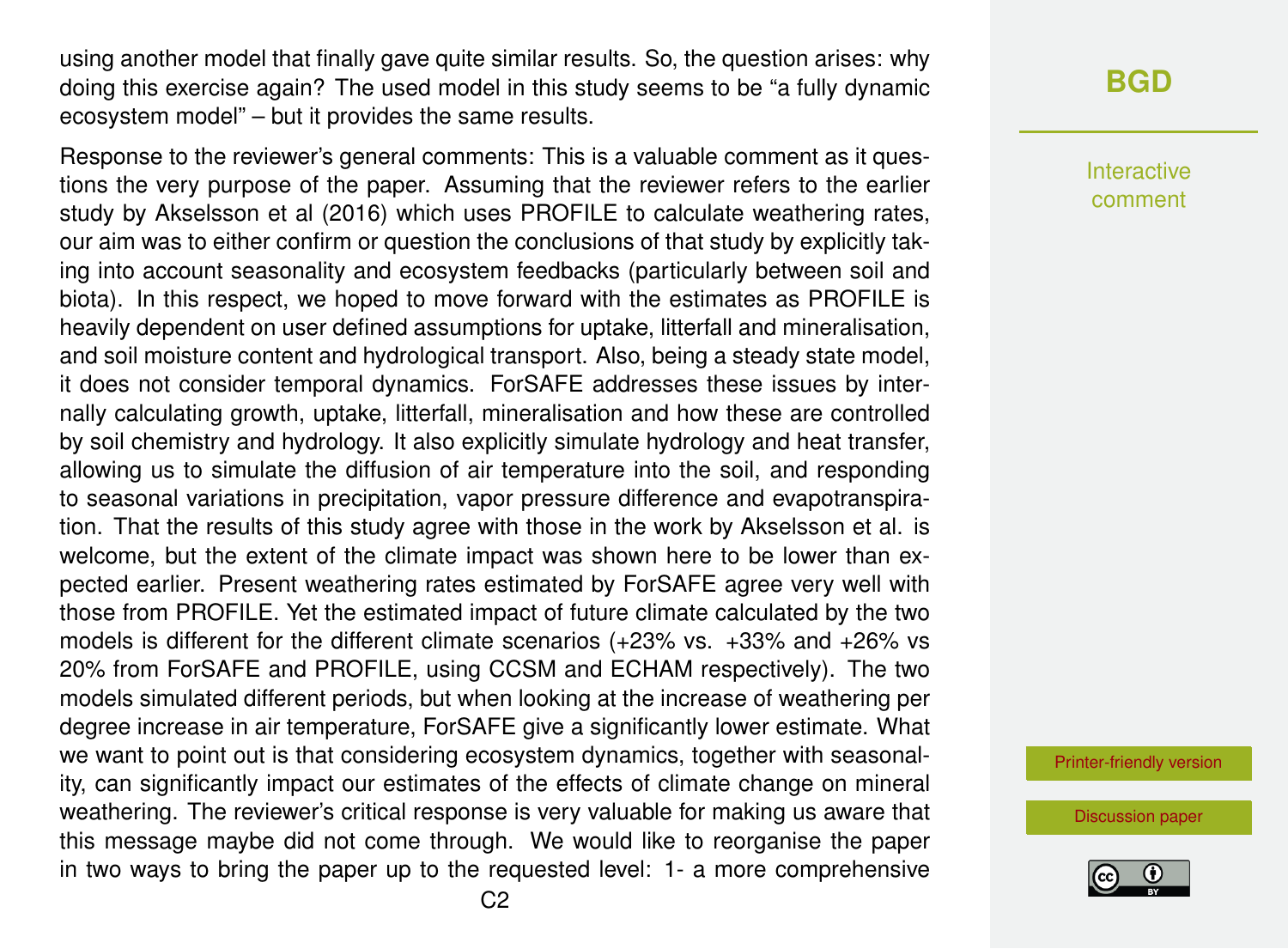section for materials and methods, including an evaluation of the model, and 2- an overhaul of the results and discussion sections (also in accordance with reviewer 1) to present more dynamic process results and lift more the difference between this study and previous work.

I see the following major flaws: - no link to a data repository or at least to a summary of the data is given (e.g. as supplementary material) We will revise this and provide a detailed summary of the data used, rather than referring to other work.

- I would have expected at least a sensitivity analysis of the main parameters used. I see nice maps – but have no idea how reliable or sensitive the projected results are We are uncertain if a sensitivity analysis is really imperative here. Unlike PROFILE, we do not need to assume things like soil moisture in ForSAFE. Sensitivity analyses of specific parameters (eg. controlling hydrology) have been done in other studies (eg. Zanchi et al., 2016; Kronnäs et al., this issue). We will however include a clear assessment of model output against available empirical data.

- what is the novelty of this research? The novelty of the paper is in considering internal ecosystem feedbacks and high temporal resolution is forecasting the expected gain in weathering from climate change. This, in comparison to a steady state model (eg. PROFILE in Akselsson et al., 2016), limits the increase in weathering per degree of temperature from around 10% to below 8%. Again, thank you for making us aware that we failed to communicate the this.

- no overview of the present state of knowledge and gap in knowledge is given. There are other models and approaches. I would like to see advantages/disadvantages of existing approaches. Other modelling approaches are more physically based, e.g. the percolation theory (see e.g., Hunt and Ghanbarian, 2016). Consequently, I would expect that the theoretical concept is much better embedded to demonstrate why now a modelling exercise using ForSAFE is necessary to be performed. The approach in this study is indeed different from that in Hunt and Ghanbarjan. We do not really

# **[BGD](https://www.biogeosciences-discuss.net/)**

Interactive comment

[Printer-friendly version](https://www.biogeosciences-discuss.net/bg-2019-44/bg-2019-44-AC3-print.pdf)

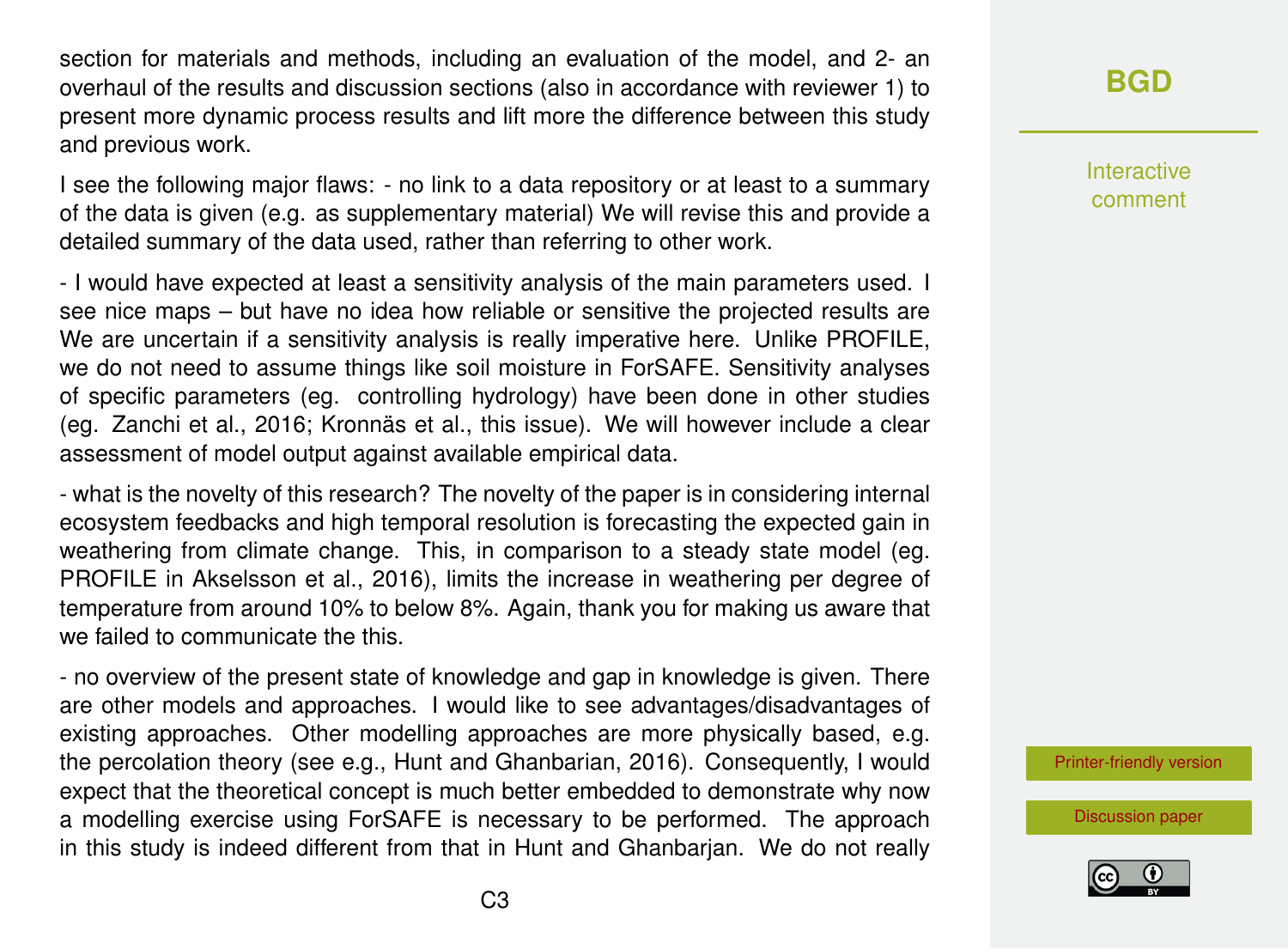understand what the reviewer aims at in the last part this comment. The first part however would certainly give more context to the paper, and we will include a short but up to date background section on existing approaches. The purpose of this paper not being an assessment of approaches, we do not clearly see the need to motivate the choice of model more than the requirement for process and temporal dynamics on a decadal scale.

As previously mention, my recommendation is to reject this manuscript. A fully rewritten and reorganised paper can be reconsidered. We would like to revise the paper as described in the responses.

Details: L. 45: Ref.? Thank for pointing out the omission. We will refer to the relevant source.

L. 49-54: relation to climate? Iwald et al. showed no relation to climate. The study is referred to here to show that base cation budgets are very tight, reducing the error margins we can accept in estimates and requiring as precis weathering estimates as we can get.

L. 74-77: should be extended. There is not only the programme ForSAFE. What about others? Better overview of current knowledge. Derive research questions. Yes we agree with the reviewer, we will include a more extensive review of other methods. We will also try to formulate specific research questions that will lead to the aim.

L. 126-144: what about a sensitivity analysis: atmospheric deposition, forest management, . . . A separate study by Kronnäs et al looked more at these aspects and how ForSAFE responds to them. We do not necessarily see the need for these here, as we try to focus on climate.

L. 170-171: make reference to table We will refer to the table earlier in this paragraph.

L. 182: how is the increase in soil temperature calculated? Which soil depth? L. 209: how is soil moisture modelled? Which soil depth? We realise these are aspects we

Interactive comment

[Printer-friendly version](https://www.biogeosciences-discuss.net/bg-2019-44/bg-2019-44-AC3-print.pdf)